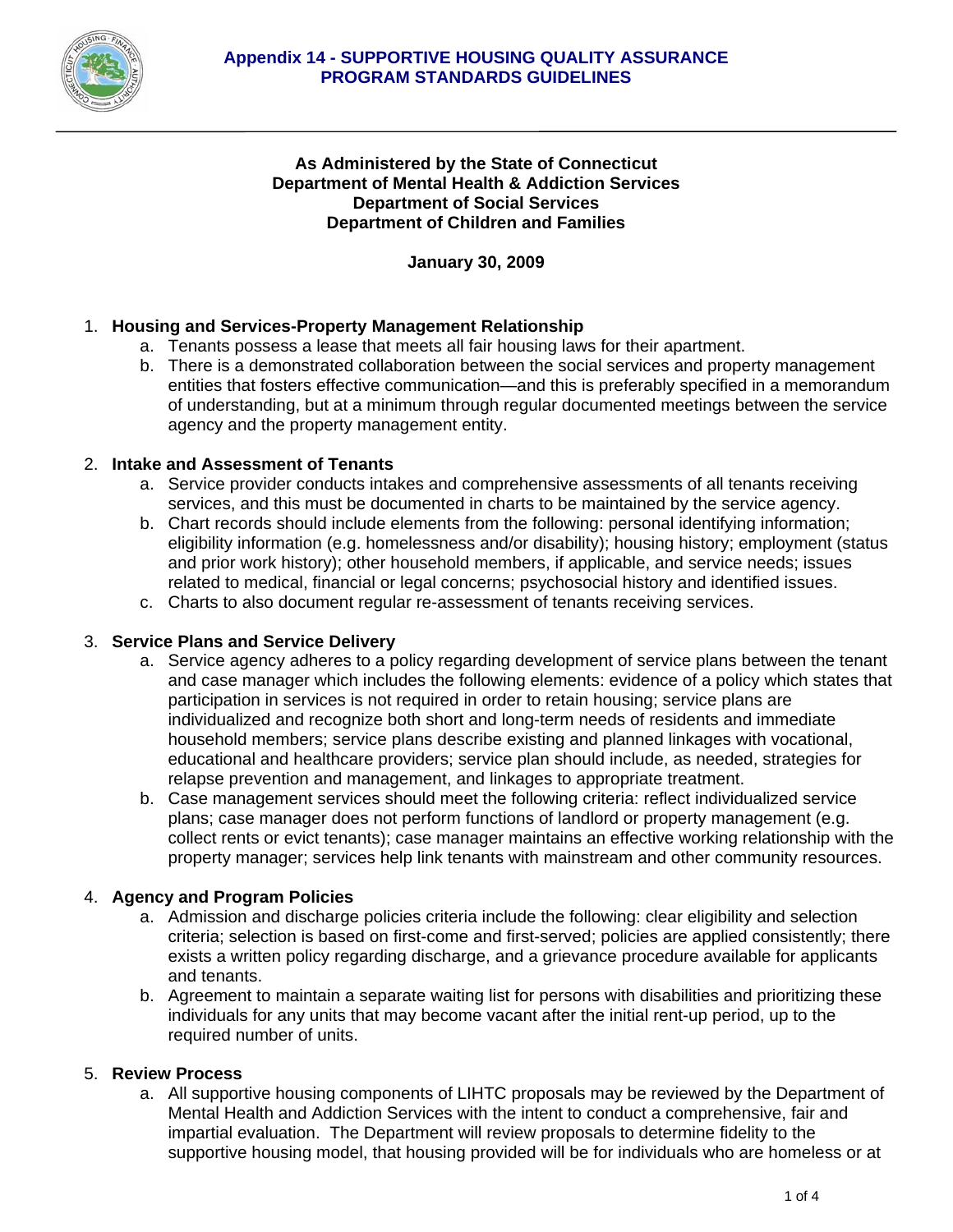risk of homelessness and have a mental health or substance abuse disorder. The Department will also review the service plan and any MOU's (if applicable) to ensure the needs of the tenants are met.

b. If selected for funding through the LIHTC Program, the service provider must agree to participate in an ongoing program of Quality Assurance Monitoring and Program Review of both the housing and services components of the project. This review will examine service program operations and client outcomes.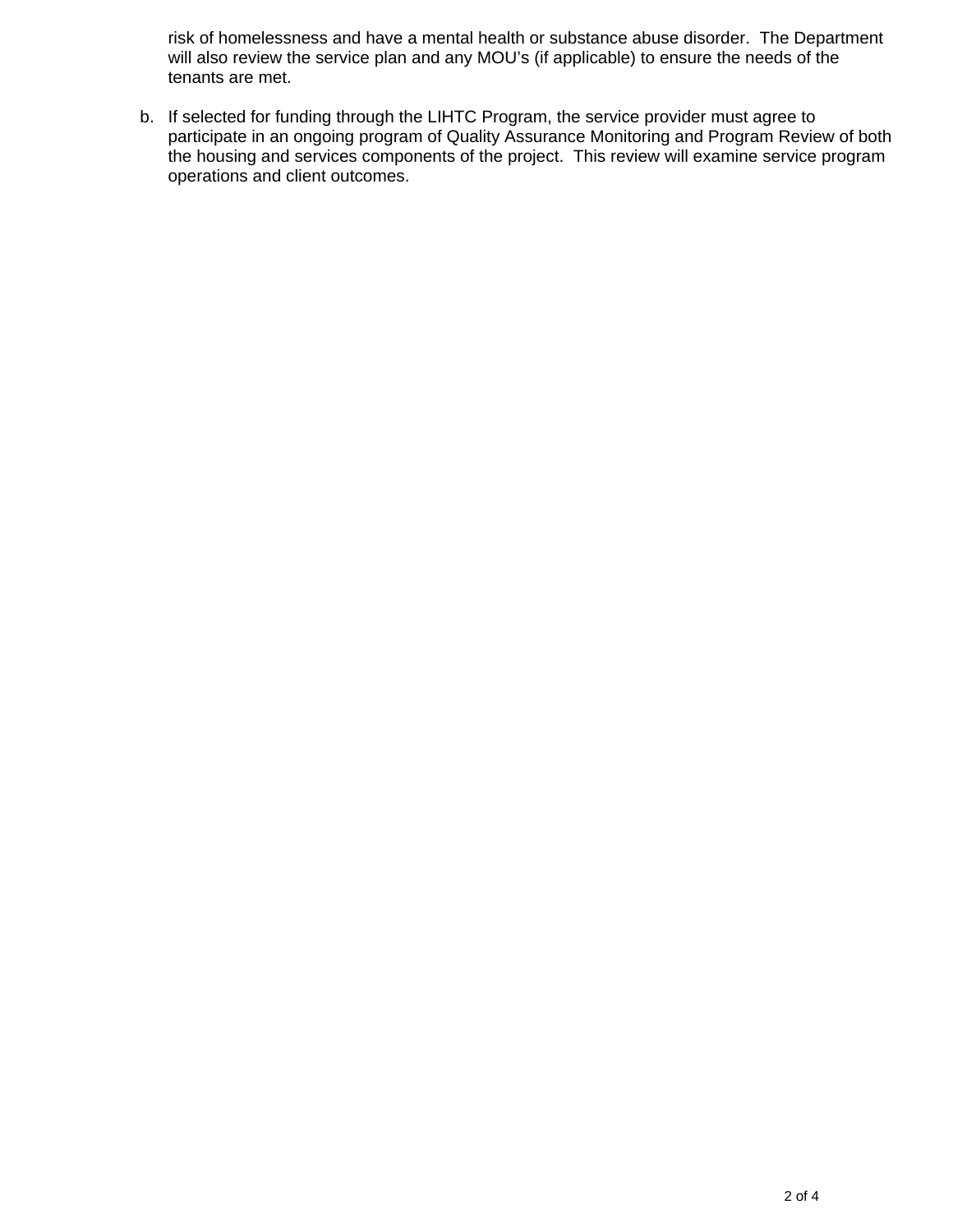# **HOMELESS VERIFICATION FORM**

| <b>Applicant Name:</b> |                              |
|------------------------|------------------------------|
|                        |                              |
|                        |                              |
| Date Form Completed:   |                              |
|                        |                              |
|                        |                              |
| Referral Agency:       |                              |
|                        |                              |
|                        |                              |
| <b>Contact Name:</b>   | <b>Contact Phone Number:</b> |
|                        |                              |
|                        |                              |

# **SHELTER PLUS CARE ELIGIBILITY**

- On the Street
- **Emergency Shelter**
- □ Transitional housing or supportive housing for the homeless originally coming from the streets or emergency shelter.
- Sub-standard housing not fit for human habitation, in car, abandoned building, building w/o utilities, etc.
- Institution: psychiatric hospitalization, substance abuse treatment or jail, with discharge to emergency shelter or transitional housing program.
- Eviction within one week from private dwelling and other housing has not been identified.
- Fleeing a domestic violence situation and lacks the resources to obtain housing.

Yes

# **CHRONIC HOMELESSNESS**

- 4 or more episodes over the last 3 years
- 1 year or more homeless this episode

| No

# **VERIFICATION LETTERS**

Attached verification letter of homeless status on agency letterhead signed by agency representative.

|  | <b>Yes</b> |  | No |
|--|------------|--|----|
|--|------------|--|----|

Attached verification letter of eviction status signed by agency representative, landlord or family member living in dwelling.

| v<br>∩∩ | Nο |
|---------|----|
|---------|----|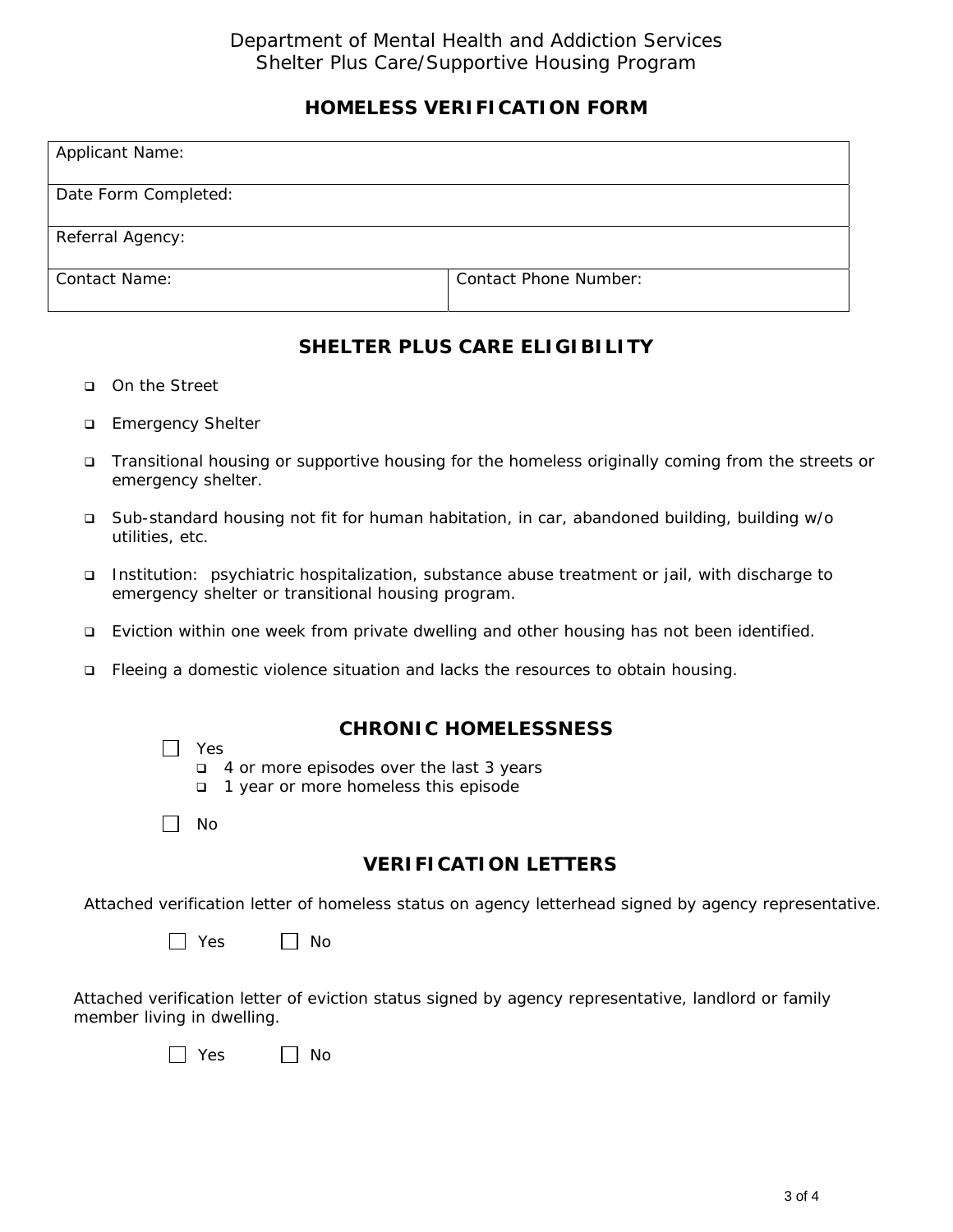# **HOMELESS VERIFICATION REQUIREMENTS**

#### **Living on the street; living somewhere not considered human habitation**

- Sign and dated statements validating situation on letterhead from outreach workers and organizations that assisted the person in the recent past **OR**
- $\Box$  Applicant should prepare a written narrative of the situation of how they came to be and are residing on the street **OR**
- Written verification signed and dated on letterhead from referring social service organization or outreach worker providing information regarding where the person has been residing.

#### **In an emergency shelter**

 Verification signed and dated on the emergency shelter letterhead documenting where the person has been residing.

#### **Persons coming from transitional housing for homeless persons**

- □ Written verification signed, dated and on letterhead from the transitional facility that the participant has been residing in transitional housing **AND**
- Written documentation from shelter/caseworkers of person living on the streets, being discharged from an institution, or would have been homeless if not for the transitional housing.

## **Person from a short term stay (up to 30 consecutive days) in an institution**

- Written signed and dated verification on letterhead from the institution staff that the participant has been residing in the institution for 30 consecutive days or less **AND**
- Written verification on letterhead from shelter or agency that the participant was residing on the street or in an emergency shelter prior to the short term stay in the institution.

#### **Persons being evicted from a private dwelling**

- Evidence of formal eviction proceedings indicating that the participant was being evicted **within the week before** receiving the SHP assistance.
- If living with friend/family member and NOT on the lease, written verification that this situation places the other residents in jeopardy of eviction, loss of housing, loss of subsidy (i.e.: Section 8, RAP, Shelter Plus Care).
- If there is no formal eviction and the person is forced out of the housing by circumstances beyond the applicants control the applicant must provide a signed and dated narrative explaining the situation **AND**
- Independent verification by the Property Manager or Property Staff signed and dated confirming validation of the above circumstances attesting to their validity.
- Information on the income of the participant and the narrative of the efforts that were made to obtain housing and why without SHP the applicant would be in a shelter or living on the street.

#### **Persons being discharged from an institution**

- Written, signed and dated verification on letterhead from the institution's staff that the participant was being **Discharged within the week** before receiving SHP assistance **AND**
- Income information on the participant and what efforts were made to obtain housing why without SHP assistance, the participant would be living on the streets or in an emergency shelter.

## **Fleeing domestic violence**

- Written, signed and dated verification from the participant that he/she is fleeing a domestic violence situation **OR**
- If the participant is unable to do so, a written narrative prepared on behalf of the participant regarding the previous living situation, participant should sign and date the statement attesting validity.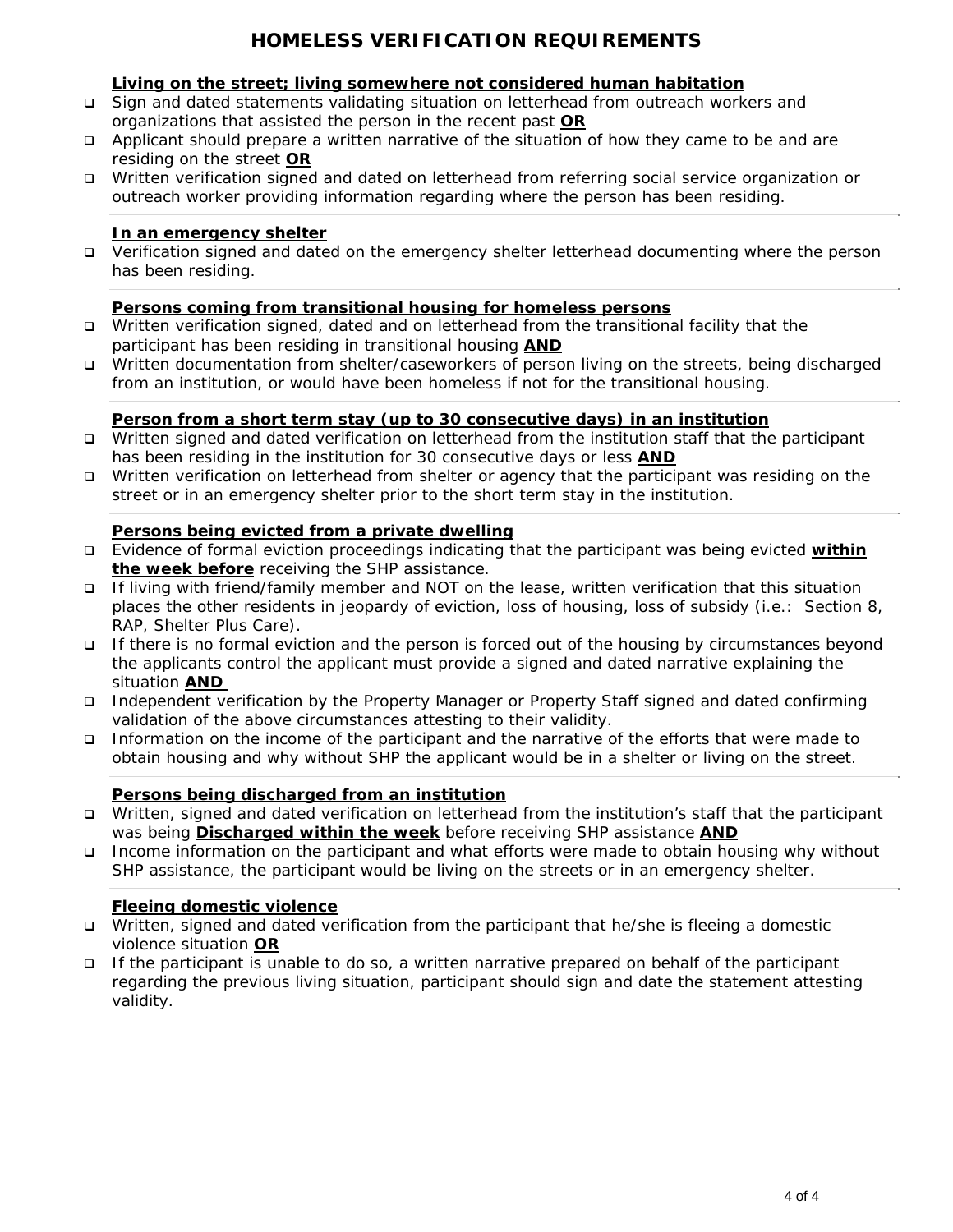

# dmhas<br>Communicated Health and Addiction Services Supportive Housing Service Providers 2010

Alpha Community Services, Inc. (Bridgeport) ACCESS Agency, Inc. (Killingly and Putnam) Beth-El Center, Inc. (Milford) Birmingham Group Health Services, Inc. (Ansonia, Derby, Shelton) Chemical Abuse Services Agency, Inc. (CASA) (Bridgeport) Catholic Charities of Fairfield County, Inc. (Bridgeport) Catholic Charities of Hartford, Inc. (Hartford) Center for Human Development, Inc. (Danbury, Torrington and Waterbury) Chrysalis Center, Inc. (Hartford and suburbs) Columbus House, Inc. (New Haven and suburbs) Community Health Resources, Inc. (Enfield and Manchester) Community Mental Health Affiliates, Inc. (New Britain) Community Renewal Team, Inc. (Hartford) Connection, Inc. (Groton, Middlesex County, New Haven and Torrington) Continuum of Care, Inc. (New Haven) Family and Children's Agency, Inc. (Norwalk) Fellowship, Inc. (New Haven) Friendship Center, Inc. (New Britain) Hall-Brooke, Inc (Bridgeport and Norwalk) Hands on Hartford, Inc. (Hartford) Harbor Health, Inc. (Branford and East Haven) Immaculate Conception Shelter and Housing, Inc (Hartford) Interfaith, Inc (Norwalk and Westport) Laurel House, Inc (Stamford) Leeway, Inc. (Hamden and New Haven) Liberty Community Services, Inc (New Haven) Mercy Shelter and Housing, Inc. (Hartford and Middletown) Midwestern Connecticut Council on Alcoholism, Inc. (MCCA) (Danbury) McCall Foundation, Inc. (Torrington) Mental Health Association of CT, Inc. (Torrington) My Sister's Place, Inc. (Hartford) New Haven Home Recovery, Inc. (New Haven and Suburbs) Operation Hope, Inc. (Fairfield) Reliance House, Inc. (Norwich) Rushford, Inc. (Meriden) Sound Community Services, Inc. (New London) St. Luke's Lifeworks, Inc (Stamford) St. Vincent de Paul (Middletown) St Vincent de Paul Place (Waterbury) Thames River Community Service, Inc. (New London and Norwich) Thames Valley Council for Community Action, Inc (TVCCA) (New London, Norwich and Willimantic) United Services, Inc. (Willimantic) Women's Center, Inc. (Groton and New London)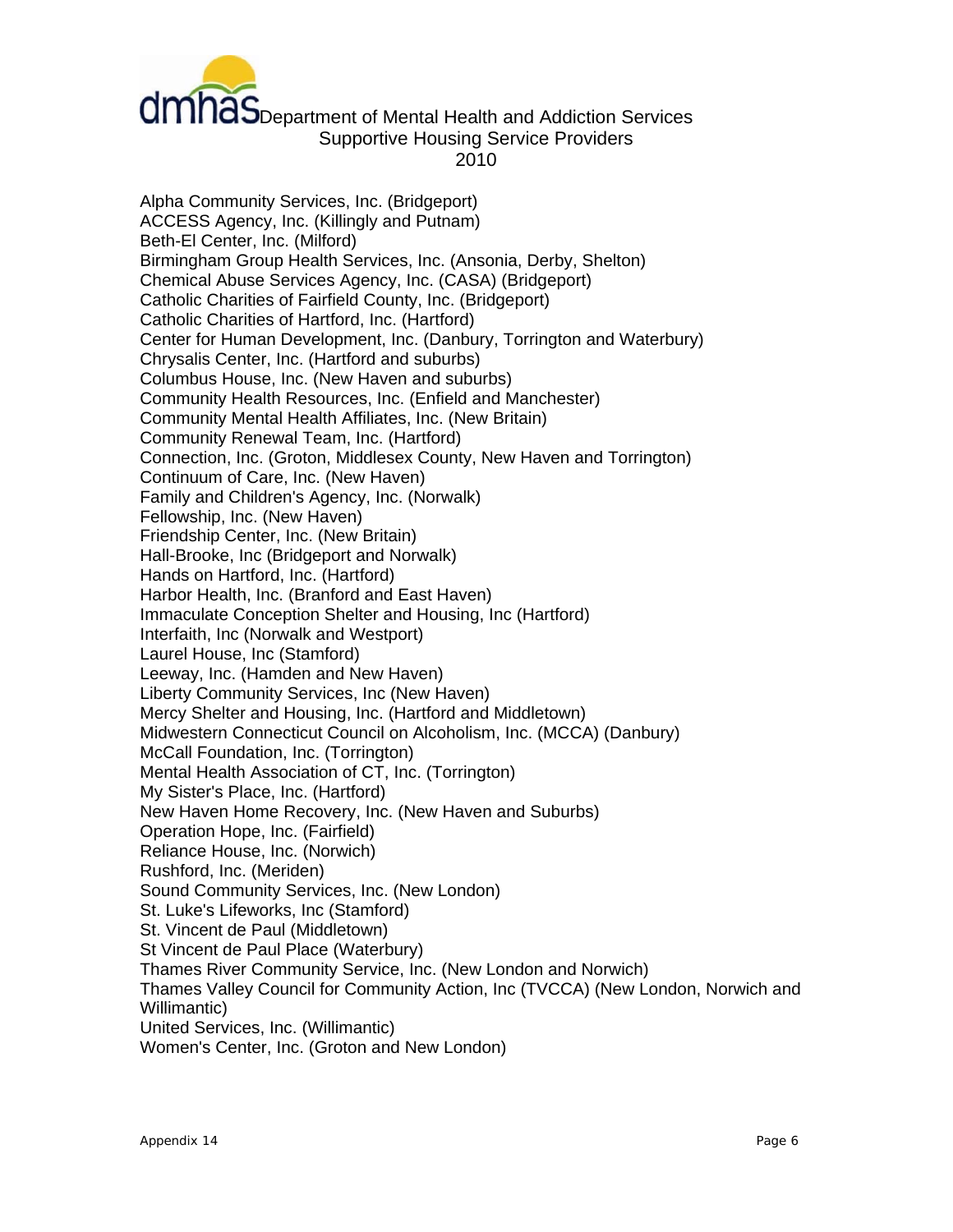

# **Appendix 14 – SUPPORTIVE HOUSING QUALITY ASSURANCE MONITORING GUIDELINES**

# **As Administered by the State of Connecticut Department of Mental Health and Addiction Services (DMHAS) Department of Social Services (DSS) Department of Children and Families (DCF)**

**August 31, 2010** 

# **Definitions:**

**"Adults with special needs"** means an individual or head of household (age 18 or older) who:

- a. has severe and prolonged mental illness and/or chronic chemical dependency (the head or heads of household, in the case of families); and
- b. is homeless or at risk of homelessness at the time of application for housing; and
- c. has an income at or below 50% of the Area Median Income ("AMI") as defined by the United States Department of Housing and Urban Development ("HUD") at the time of entering the housing.

**"At risk of homelessness"** means that the person or family does not meet any of the definitions of homelessness but does meet one of the following conditions:

- a. Is living in a situation where the person/family is at great risk of losing their housing; or
- b. Is coming out of a treatment program, institution, transitional living program, half-way house, or incarceration with no place to go (this includes community-supervised offenders supervised by the executive or judicial branch); or
- c. Is living in an inappropriate housing situation. Examples of persons living in inappropriate housing includes those in units without heat or running water, persons living in unsafe or abusive environments, and persons living in overcrowded, illegal, or unsafe dwelling units.

**"Chronic chemical dependence"** means a substantial history of at least one year of psychological dependence upon mood altering chemicals, with or without prior treatment episodes, to the extent that the dependence interferes with social, emotional, economic and/or physical functioning, and includes evidence of substantial life losses as a result of substance abuse.

**"Family with special needs"** means one or more adults with at least one dependent child aged fourteen (14) or younger, and:

- a. that has been repeatedly homeless;
- b. that meets the eligibility criteria under the Federal Temporary Assistance for Needy Families ("TANF") Program but has become ineligible or are at risk of ineligibility for TANF cash assistance due to time limits;
- c. may have multiple barriers to housing stability (e.g., head of household with cognitive limitations, history of trauma, mental illness and/or chemical dependency);
- d. that may be presently involved in the DCF system; and
- e. who have incomes at or below 50% of AMI at the time of entering housing.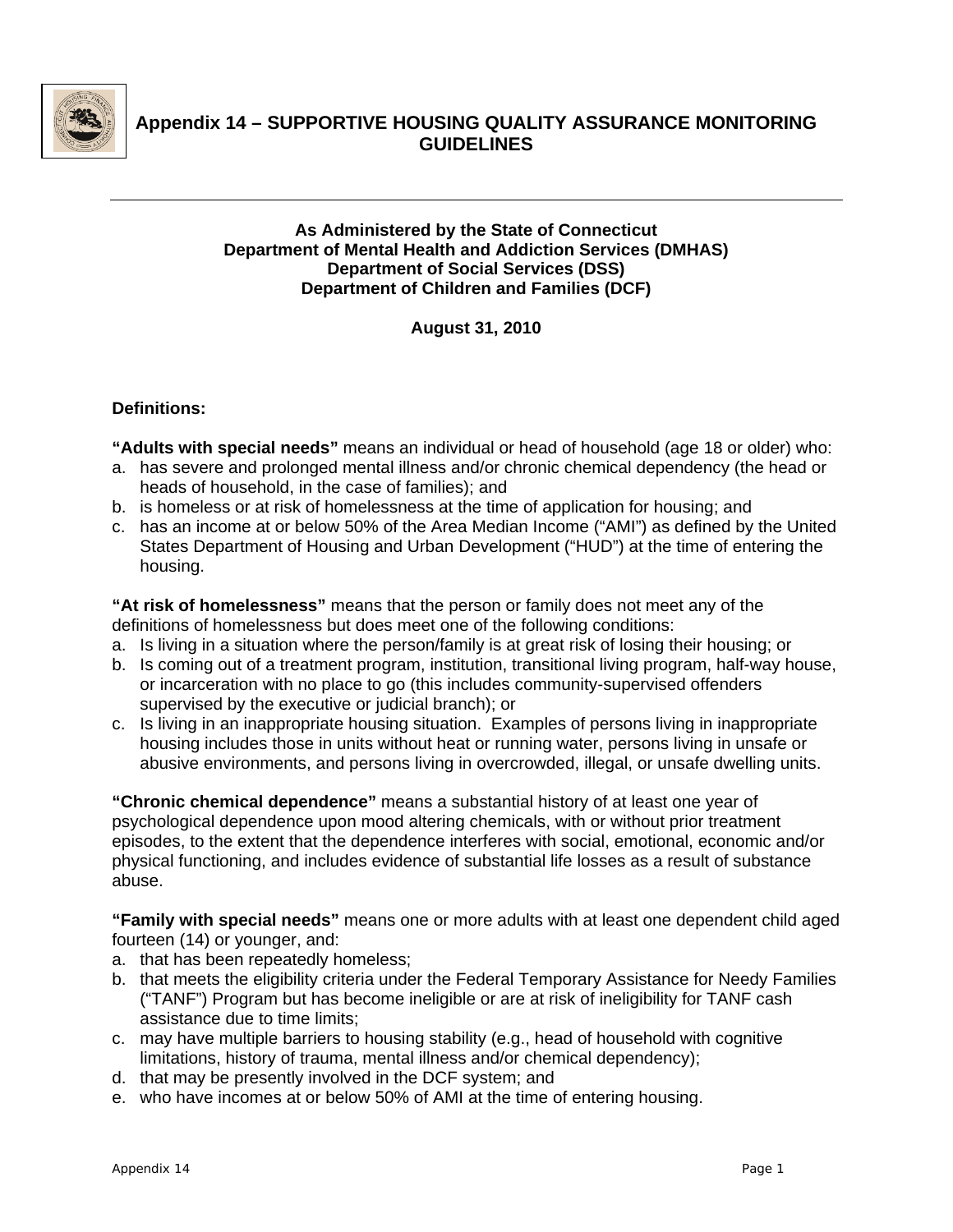**"Homeless"** means that a person or family resides in one of the following places or circumstances:

- a. Places not meant for human habitation such as cars, parks, sidewalks, and abandoned buildings;
- b. Emergency shelters;
- c. Transitional or supportive housing for homeless persons who originally came from the streets or otherwise outdoors or an emergency shelter;
- d. Any of the above places but is spending a short period of time, up to ninety (90) consecutive days, in a hospital or other institution;
- e. Is being evicted within one week from a private dwelling and no subsequent residence has been secured and the person lacks the resources and support networks needed to obtain housing; or
- f. Is being discharged within one week from an institution in which the person has been resident for no more than ninety (90) consecutive days and no subsequent residence has been secured and the person lacks the resources and support networks needed to obtain housing;
- g. In the case of families, the term "homeless" also includes families living doubled up with other families in accordance with The McKinney-Vento Homeless Assistance Act Subtitle B-Education for Homeless Children and Youth which defines "homeless children and youth" as "children and youths who are sharing the housing of other persons due to loss of housing, economic hardship or a similar reason."

**"Imminently homeless"** means that the individual or family has documented evidence (i.e., notice to quit, letter, or evidence related to foreclosure, etc.) that he/she/they will lose their housing in less than thirty (30) days.

**"Permanent supportive housing"** means housing not of a transitional nature that has as its primary purpose assisting the individual or family to live independently in the community and meet the obligations of tenancy. Supportive housing combines decent, safe and affordable housing with individualized support services. All tenants of this housing must have access to flexible, individualized services for as long as they are needed in order to achieve and retain permanent housing, increase their life skills and income, and achieve greater self-determination. The following are criteria of permanent supportive housing:

- a. Tenants have individual apartment units;
- b. Tenants hold leases;
- c. The length of stay is not limited and is determined by the individual or family tenant as long as the tenant is in lease compliance;
- d. Housing affordability is assured either through a rental subsidy or through rents that are set at levels affordable to the target tenant population;
- e. The tenant's use of services or programs is not a condition of tenancy;
- f. The tenant has access to a flexible array of comprehensive services including medical and wellness, mental health, substance abuse management and recovery, vocational and employment, money management, coordinated support (case management), life skills, household establishment and tenant advocacy;
- g. There is a working partnership that includes ongoing communication between the supportive services provider, property owner, and property management entity;
- h. Projects may include both individuals and families with special needs and individuals and families without such needs; and
- i. Where tenancy is mixed in a single site, project sponsors shall allow tenants access to onsite services without regard to whether or not the tenant has identified special needs.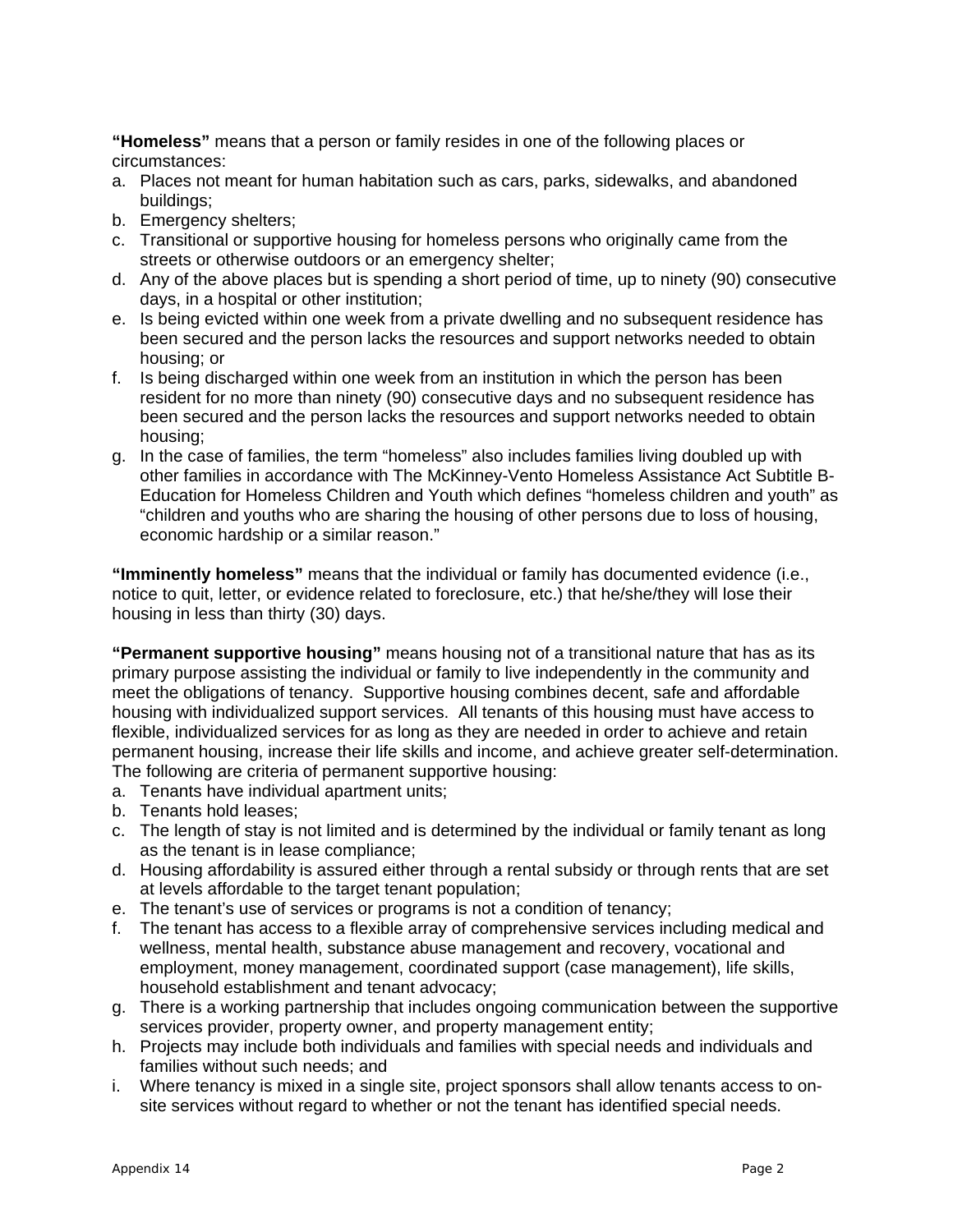j. "Persons or families experiencing chronic homelessness" is based on the federal definition wherein a chronically homeless individual is an unaccompanied homeless individual with a disabling condition including substance use disorder, serious mental illness, or chronic physical illness who has either been continually homeless for a year or more OR has had at least four episodes of homelessness in the past three years. In defining the chronically homeless, the term "homeless" means a person sleeping in a place not meant for human habitation (e.g., living on the streets) or in an emergency homeless shelter.

Recognizing that there are families with minor children who should also be considered as experiencing chronic – or long term – homelessness, this definition also includes homeless families with:

- a. a parent with a diagnosable mental and/or physical disability;
- b. a parent who has experienced significant trauma;
- c. involvement with the child welfare system, including children who have been placed in outof-home care;
- d. a parent reentering the community from jail or prison; or
- e. a child with serious medical or emotional disturbance/disability.

**"Project sponsor"** means the organization or entity that has primary responsibility for the development and operation of the housing development.

**"Service-enriched units"** means units of housing which have been set-aside for formerly homeless residents of the targeted populations (as defined herein) and that will receive a social and case management support services subsidy allocation funded by DMHAS, DSS, or DCF.

**"Severe and prolonged mental illness"** means that the individual or head or household (in the case of families) has a substantial history of a serious psychiatric disorder that has required:

- a. recent hospitalization; or
- b. multiple or lengthy psychiatric hospitalizations in the past; or
- c. extensive community treatment and support services over a sustained period of time; or
- d. the person exhibits signs and symptoms of a psychiatric disorder of sufficient severity to cause a current disturbance in several areas of role performance.

**"Young adult with special needs"** means an individual aged 18 – 23 who:

- a. is homeless or transitioning from youth systems such as foster care or residential programs and are at imminent risk of homelessness; and
- b. would not be able to retain stable housing without tightly linked support services; and
- c. has income at or below 50% AMI at the time of entering housing.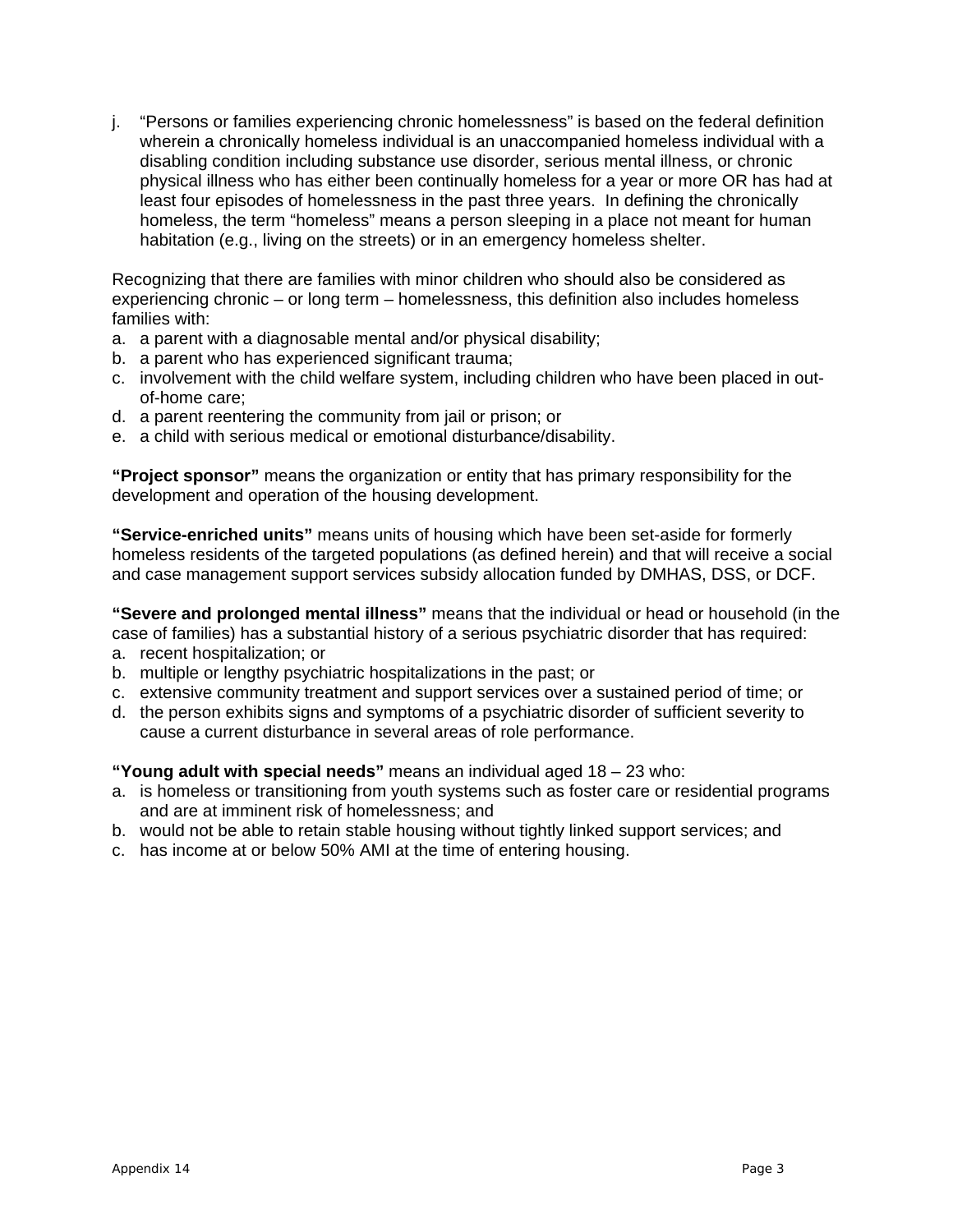#### **1. Housing and Services Relationship**

- a. There shall be a demonstrated collaboration between the social services provider entity and the project sponsor, or its authorized representative, which fosters effective communication. Preferably, this will be specified in a memorandum of understanding, but at a minimum, through regular documented meetings between the service provider entity and the project sponsor or its authorized representative.
- b. The service provider, project sponsor/owner and property management personnel assigned to a project may avail themselves of training and technical assistance to foster a collaborative relationship. Such trainings may be offered from time to time by the Corporation for Supportive Housing and/or DMHAS.
- c. Service provider entities with experience in working with supportive housing residents are provided on the list on page 6 of this Appendix.

#### **2. Intake and Assessment of Tenants**

Service provider shall conduct intakes and comprehensive assessments of all tenants receiving services and this must be documented in charts to be maintained by the service agency.

- a. Chart records shall include elements as follows:
	- (1) Personal identifying information;
	- (2) Eligibility information (e.g., homelessness and/or special needs);
	- (3) Housing history;
	- (4) Employment status and prior work history;
	- (5) Other household members, as applicable;
	- (6) Service needs and identified issues;
	- (7) Issues related to disability, medical, financial, and legal concerns;
	- (8) Psychosocial history; and
	- (9) Documentation of regular re-assessment of tenants receiving services.
- b. The Fair Housing Act shall apply.
- c. The Health Insurance Portability and Accountability Act (HIPAA) shall apply.

## **3. Service Plans and Service Delivery**

- a. Service provider entity adheres to a policy regarding the development of service plans between the tenant and case manager that includes the following elements:
	- (1) Evidence of a policy that states that participation in services is voluntary and not required in order to retain housing;
	- (2) Service plans are individualized and recognize both short- and long-term needs of residents and immediate household members;
	- (3) Service plans describe existing and planned linkages with vocational, educational and healthcare providers; and
	- (4) Service plan should include, as needed, strategies for relapse prevention and management as well as linkages to appropriate treatment.